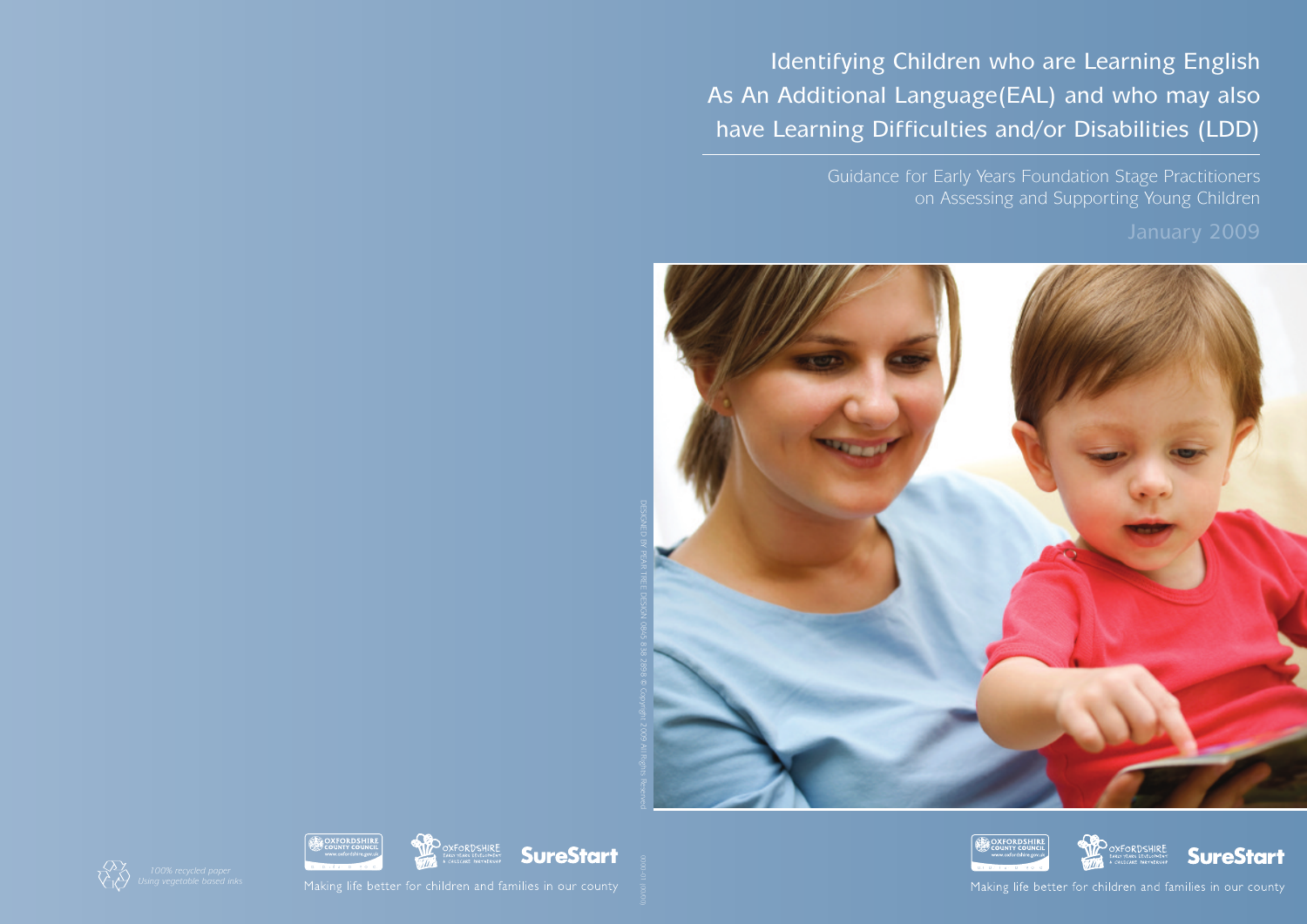### **Learning EAL in the Early Years**

This pack contains information aimed at supporting all young children who have English as an additional language, and helping practitioners in the Early Years Foundation Stage to decide whether a child has EAL and LDD.

### **Contents**

### **Principles and Best Practice**

The following best practice principles and guidelines will support all children's developing speech, language and communication skills. The strategies that you should provide for all children will also support children learning EAL.

| <b>Section 1</b> | Principles and best practice for all children learning EAL |                |  |
|------------------|------------------------------------------------------------|----------------|--|
|                  | • Principles                                               | $\overline{4}$ |  |
|                  | • Best practice guidelines to support all children         | 6              |  |
| <b>Section 2</b> | Identification and assessment of additional needs          |                |  |
|                  | • EAL/SEN identification & Assessment Flow Chart           | 11             |  |
|                  | • Information and assessment form                          | 13             |  |
|                  | • Observational Assessment of Stages of learning English   | 16             |  |
|                  | as an additional language                                  |                |  |
| <b>Section 3</b> | Support materials                                          |                |  |
|                  | • Guidance for Supporting Expressive Language Development  | 21             |  |
|                  | • References and further information                       | 26             |  |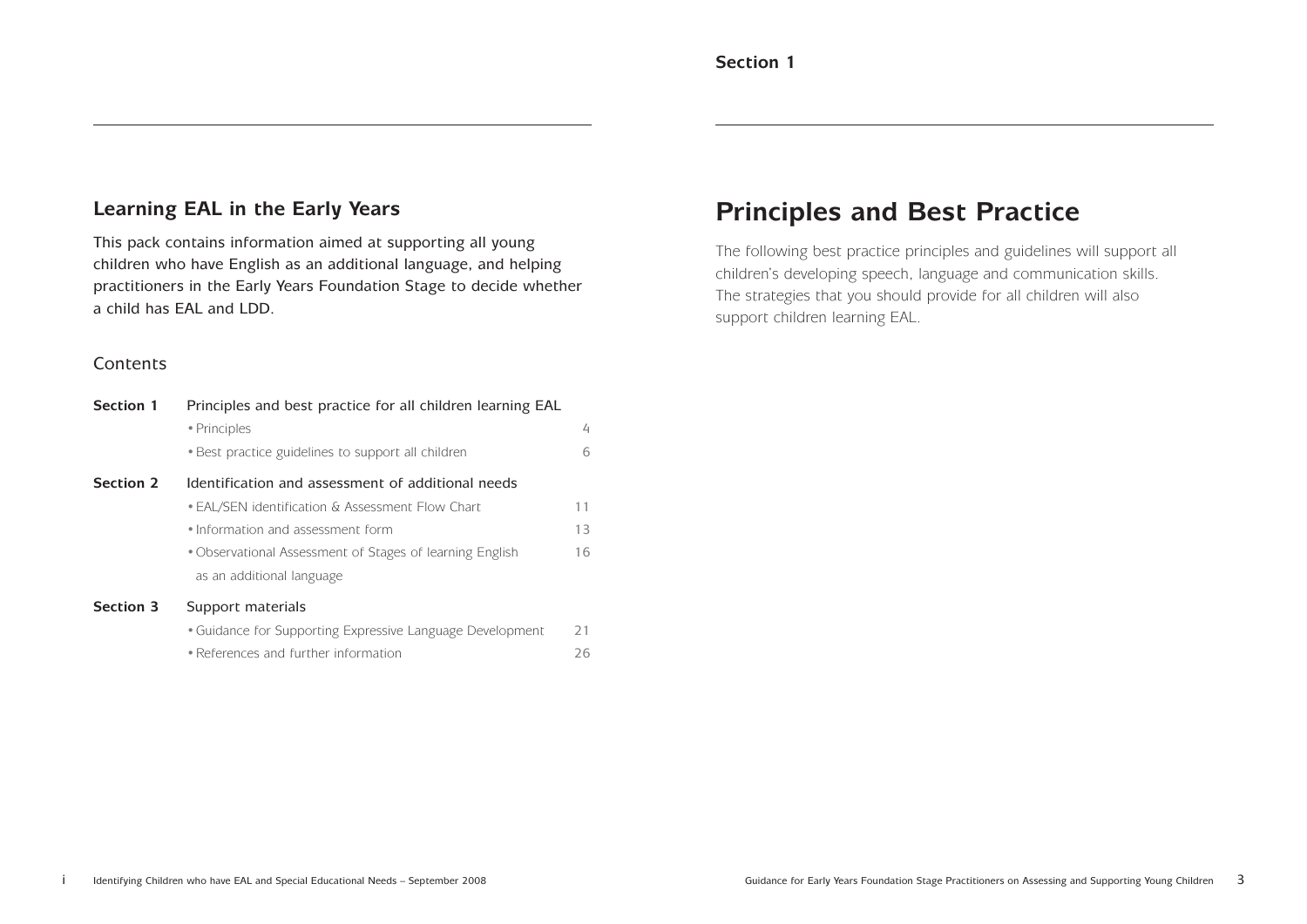### **Section 1**

### **Family and Community** Do we:

### •Encourage parents that use of home language will support their child's learning, well-being and self image and encourage them to continue using it?

- •Encourage parents that the child's continued use of home language in the setting will support their child's developing communication skills and language, including English?
- Provide positive imagery, ensuring children's home languages and experiences are reflected in the settings resources, eg CDs, story tapes in the child's first language, books in the child's first language, puzzles, role play resources, creative resources, pictures and posters? (When a child is new to learning English, do not mix the languages too closely, eg read the story through in the child's first language then read it through in English.)
- Allow children new to English some period of time when they may just listen before they respond, whilst all the time talking to them, observing and monitoring their progress. Silent periods can vary in length, but it important that adults continue to talk and communicate with the child?
- •Provide lots of experiences and activities that promote language through play, embedding language in the actual and concrete?

### **The Child's Voice**

### Do we:

- All children are entitled to equal access to the whole curriculum.
- •Partnership with parents and carers is fundamental to a child's learning and development.
- •Learning and using more than one language is an asset and is a learning opportunity for both children and adults in the setting.
- •Good development of a child's first language has a positive affect on the development of other languages.
- •Children learn language in social situations, by interacting with adults and other children.
- •Listen to child's attempts at communication, encourage and attempt to 'interpret' what they have said?
- Plan for times when the child can be involved which require little or no English – eg sharing out drinks at snack time?
- Repeat key phrases in play, requests and books to reinforce key messages?
- •Offer activities to provide appropriate learning opportunities that challenge children?
- •Explore using multi-lingual staff and encourage parents from a range of linguistic backgrounds and cultures to come in and enrich the setting?
- •If possible, use a buddy system, linking older children who may share the same language; allow children to communicate in their first language?
- •Record observations of all the child's communication skills, including non-verbal and other signs of understanding and keep language profile records involving regular
- discussion with parents?
- Offer support to access some activities in the setting, eg whole group times, taking child to different areas to play alongside them?
- •Use lots of opportunities to model new experiences and expectations?

### **Section1: Learning EAL in the Early Years**

Supporting Children who are learning English as an Additional Language

### **Principles**

### **Practitioners**

### Do we:

- •Refer to 'Best Practice to Support Young Children's Development of Speech Language and Communication' and ensure that this is in place for children and families for whom English is not their first language?
- •Value language diversity and understand the importance of the development of the home language in a child's learning, well being and positive self image?
- Recognise that children new to English may need additional adaptations to the learning environment?

### **Structure and Staffing**

### Do we:

- •Ensure we have structures and practice that promotes general best practice in supporting and developing young children's speech, language and communication?
- •Ensure correct spelling and pronunciation of children's and parents' names?
- •Ask on application form for home language(s) and religious/cultural information and find out what sort of learning experiences the child has had at home?
- Have in place systems to support staff in accessing interpreters etc?
- •Offer a home visit where parents may feel more relaxed and able to talk about their child's strength, interests as well as a full range of language skills and experiences?
- •Know what to do if the child's language does not develop or we are concerned about the child's development?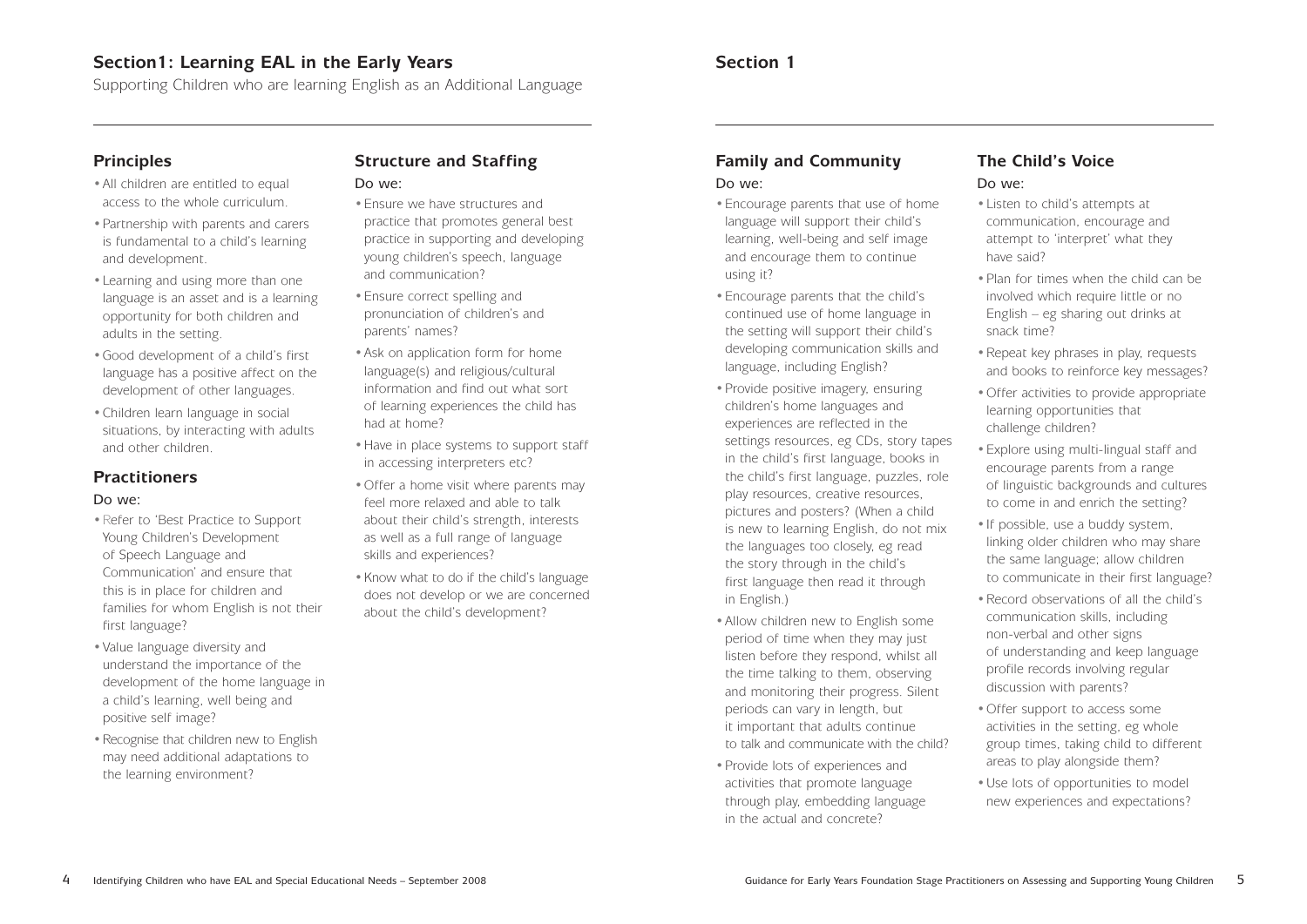### Section 1: Learning EAL in the Early Years **Section 1: Best Practice; Support Material Best Practice to Support Young Children's Development of Speech, Language and Communication**

- •Welcome all children and parents using correct names, showing them around the setting and encourage time for parents to stay and settle their children.
- •Try and learn some key words in the child's language (see Language of the month at: www.newburypark. redbridge.sch.uk/langofmonth).
- •Create a learning environment that celebrates diversity and its richness.
- •Ensure that children and parents can access and refer to a daily timetable with pictures, which can help the child and family to become aware of the routines and structures of the session.
- •Encourage children to explore all areas of play and activities.
- •Help children to feel safe and secure by use of gestures, smiles and support in order to encourage the confidence to 'have a go'.
- •Ensure familiar resources are available to positively reflect children's life experiences and community/ ethnic group.
- •Always allow time for a child to observe other children/adults during sessions, modelling resources that may be unfamiliar.
- •Praise and encourage all attempted communication both verbal and gesture and adapt and expand as appropriate.
- •Use symbols, signs and gesture regularly to aid children's understanding of spoken language.
- •Use photographs to define particular activity areas, eg photo of child painting, and have boxes of toys and equipment clearly labelled with words and pictures depicting the content.
- •Display key vocabulary to prompt adults to use target words when playing alongside children.
- •Observe how the child communicates and track progress with parents and staff (see Section 2 Identification and assessment of additional needs).
- •Play alongside, commenting on what the child is doing, using short simple sentences and limiting questions (See Section 3 Support materials).
- •Speak at a pace the child/children are able to follow and always allow sufficient time for the child to think and respond.
- •Ensure that books and stories shared with children have clear illustrations and supported by props, eg puppets.

| Supporting children learning EAL: Audit<br>Adapted from the IDP: Supporting children with speech, language and communication needs                                            |                                                                                                                                                                                                                                                                                                                                                                                                                                                                                                                                                                                                                                                                                                                 |                             |  |  |
|-------------------------------------------------------------------------------------------------------------------------------------------------------------------------------|-----------------------------------------------------------------------------------------------------------------------------------------------------------------------------------------------------------------------------------------------------------------------------------------------------------------------------------------------------------------------------------------------------------------------------------------------------------------------------------------------------------------------------------------------------------------------------------------------------------------------------------------------------------------------------------------------------------------|-----------------------------|--|--|
|                                                                                                                                                                               | Do you as a practitioner:                                                                                                                                                                                                                                                                                                                                                                                                                                                                                                                                                                                                                                                                                       | What do we want to develop? |  |  |
| A Unique Child<br>Every child is a<br>competent learner<br>from birth who can<br>be resilient, capable,<br>confident and<br>self assured                                      | have a thorough knowledge of child<br>development and how children learn EAL?<br>have a good picture of children's<br>communication and language in their<br>home language and English outside<br>of the setting?<br>take account of the fact that some<br>children will understand considerably<br>more language than they use?<br>recognise and support the different<br>methods of communication that<br>children use?<br>recognise that some?children may<br>be shy and reserved but have more<br>receptive and expressive language<br>than they are using?<br>think about the language skills that<br>are involved in the activities you are<br>providing and ensure that all children<br>can access them? |                             |  |  |
| Positive<br>Relationships<br>Children learn<br>to be strong and<br>independent from<br>a base of loving<br>and secure<br>relationships with<br>parents and/or<br>a key person | reflect on the communication methods<br>that you use with parents and ensure<br>that they are appropriate?<br>discuss children's language and<br>communication skills in English and their<br>home language with parents?<br>value and use the information that<br>parents contribute to their child's<br>learning record?<br>demonstrate good listening skills and<br>support children to develop their own<br>listening skills?<br>use specific words, signs or symbols to<br>indicate to children that you want them<br>to 'listen'?<br>give children time to respond<br>to questions or have their turn<br>in a conversation?                                                                               |                             |  |  |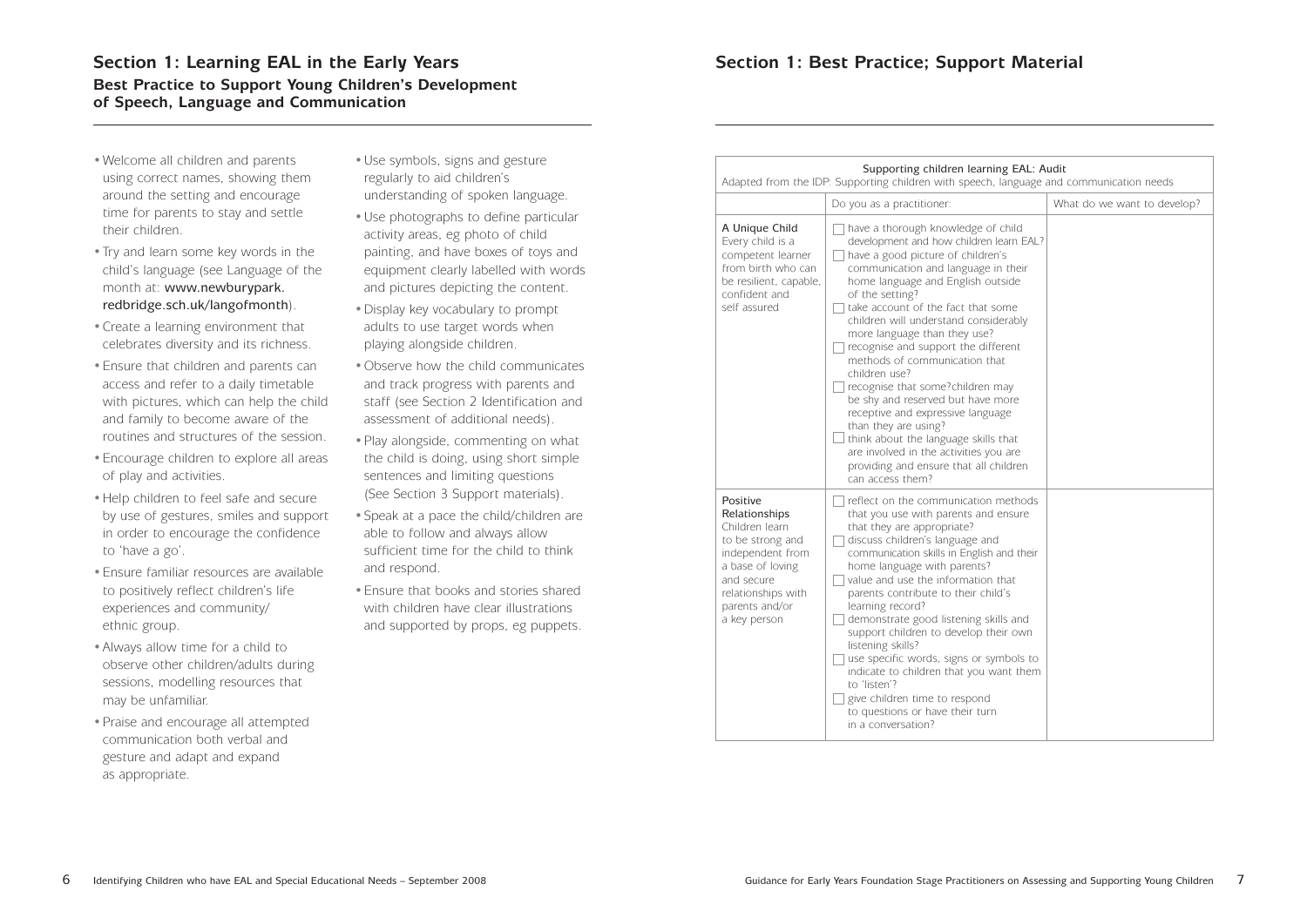|                                                                                                                                                | Do you as a practitioner:                                                                                                                                                                                                                                                                                                                                                                                                                                                                                                                                                                                                                                                                                                                                                                                                                                                                                                                                                | What do we want to develop? |                                                                         |
|------------------------------------------------------------------------------------------------------------------------------------------------|--------------------------------------------------------------------------------------------------------------------------------------------------------------------------------------------------------------------------------------------------------------------------------------------------------------------------------------------------------------------------------------------------------------------------------------------------------------------------------------------------------------------------------------------------------------------------------------------------------------------------------------------------------------------------------------------------------------------------------------------------------------------------------------------------------------------------------------------------------------------------------------------------------------------------------------------------------------------------|-----------------------------|-------------------------------------------------------------------------|
|                                                                                                                                                | sensitively provide the correct form of<br>words rather than correcting children?<br>recast (repeat) what children have said<br>and extend the language?<br>adapt your language to meet the<br>children's needs?<br>ask open questions?<br>value and acknowledge children's<br>non-verbal communications<br>and reflect on your own non-verbal<br>communication skills?                                                                                                                                                                                                                                                                                                                                                                                                                                                                                                                                                                                                  |                             | Le<br>$D\epsilon$<br>Ch<br>an<br>di<br>an<br>ra<br>ar<br>an<br>ar<br>im |
| Enabling<br>Environments<br>The environment<br>plays a key role<br>in supporting<br>and extending<br>children's<br>development<br>and learning | carry out, record and analyse<br>observations of children's development<br>of EAL?<br>discuss children's progress with parents?<br>take account of the environment,<br>including noise levels, when planning<br>activities to ensure that it suits<br>the needs of children learning EAL?<br>ensure that you are aware of individual<br>children's needs and know how<br>to support their language<br>and communication?<br>use shared and consistent names<br>for times in the day, story time, tidy<br>up time, to help children to learn<br>the vocabulary and understand<br>the expectations?<br>check that children have<br>understood instructions?<br>use a visual timetable to help children<br>to understand the sequence of activities?<br>use picture and written labels on<br>resources to encourage independence?<br>plan to meet children's individual<br>language and communication needs<br>during the transition process into<br>and from your setting? |                             | inl                                                                     |

|                                                                                                                                                                                                                  | Do you as a practitioner:                                                                                                                                                                                                                                                                                                                                                                                                                                                                                                                                                                                                                                                                                                                                                                                                                                                                                                                                                                                                                                                                                                                                                                                                                                                                                                                                                                                                                                                                                | What do we want to develop? |
|------------------------------------------------------------------------------------------------------------------------------------------------------------------------------------------------------------------|----------------------------------------------------------------------------------------------------------------------------------------------------------------------------------------------------------------------------------------------------------------------------------------------------------------------------------------------------------------------------------------------------------------------------------------------------------------------------------------------------------------------------------------------------------------------------------------------------------------------------------------------------------------------------------------------------------------------------------------------------------------------------------------------------------------------------------------------------------------------------------------------------------------------------------------------------------------------------------------------------------------------------------------------------------------------------------------------------------------------------------------------------------------------------------------------------------------------------------------------------------------------------------------------------------------------------------------------------------------------------------------------------------------------------------------------------------------------------------------------------------|-----------------------------|
| Learning and<br>Development<br>Children develop<br>and learn in<br>different ways<br>and at different<br>rates and all<br>areas of learning<br>and development<br>are equally<br>important and<br>interconnected | help children to build up a varied<br>collection of words that they can use<br>and understand?<br>sometimes give a running commentary<br>of the play children are involved in?<br>create opportunities for children to<br>experience communicating for a wide<br>variety of purposes and in creative ways?<br>use a wide range of stories, rhymes<br>and songs with children and support<br>these with objects, actions and puppets?<br>give children time to tell their own<br>stories, share their experiences or just<br>talk to each other?<br>set up play activities, with appropriate<br>equipment, linked to a story, giving<br>children the opportunity to reinforce<br>their learning in their play?<br>support and challenge children's<br>thinking by getting involved in the<br>thinking process with them?<br>show genuine interest, offer<br>encouragement, clarify ideas and ask<br>open questions, which support and<br>extend children's thinking and help them<br>to make connections in their learning?<br>give children time to explore and<br>develop their ideas, encourage them<br>to discuss what they are doing<br>and what they want to achieve?<br>reflect on how you can make sustained<br>shared thinking work with children<br>learning EAL?<br>plan the steps each child should be<br>making and support their learning by<br>breaking down those steps in to smaller,<br>achievable ones?<br>record and analyse children's progress<br>and achievements in learning EAL? |                             |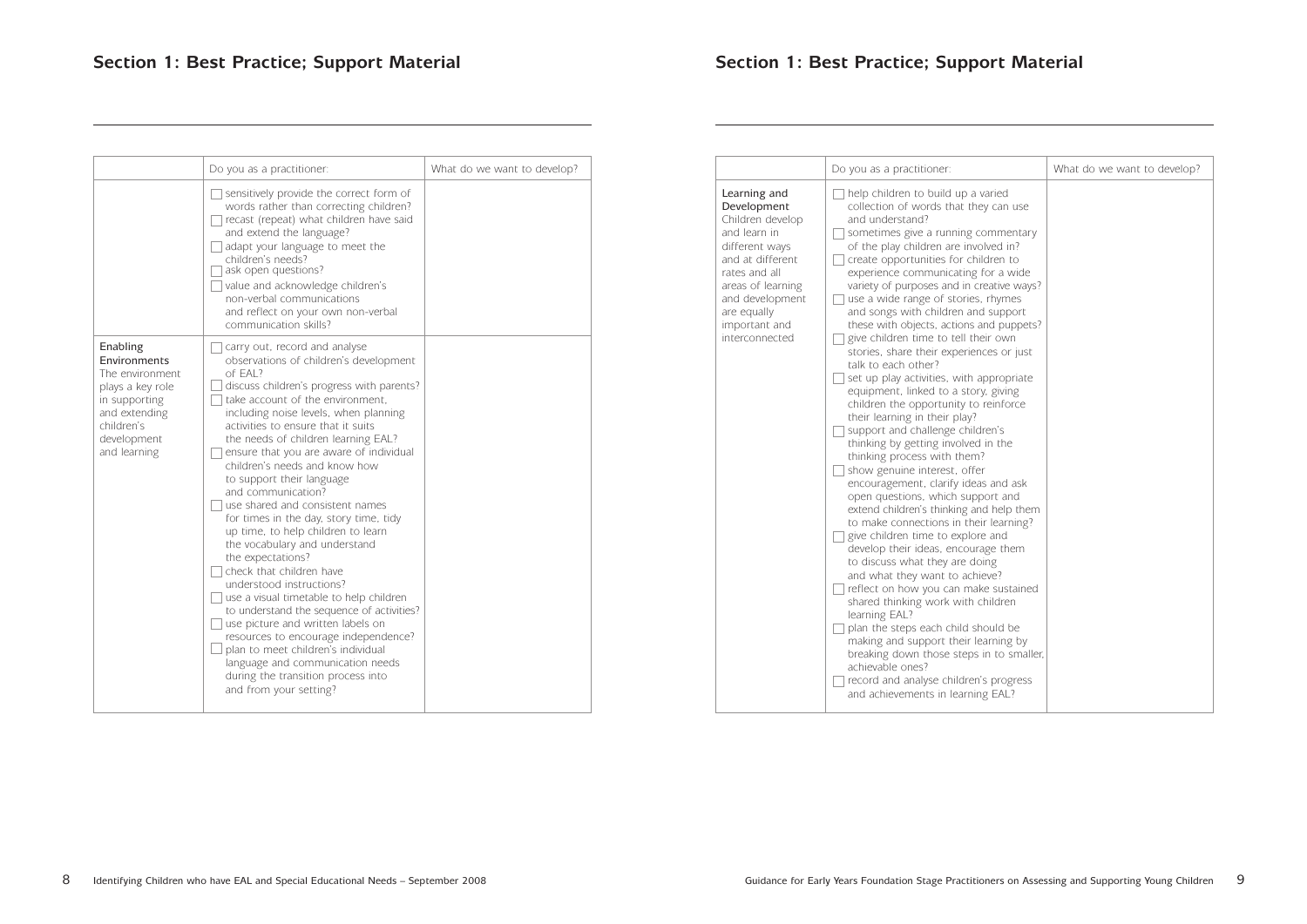Peer observation prompts for children learning EAL: adapted from The Inclusion Development Programme. Supporting children with speech, language and communication needs. pp.29-36

- •Do you give children time and space, to think and to respond?
- •Do you provide the correct form of words sensitively, rather than correcting children directly?
- •Do you 'recast' when talking with children – modelling the correct form and extending vocabulary?
- •Do you adapt your language to the child's needs?
- •Do you ask open questions as well as some closed supportive questions?
- •Do you value and respond to non-verbal communication?
- •Do you give children choices if they are reluctant to express preferences, e.g. 'Do you want to play with the cars or the train set?'
- •Do you use 'here and now talk' about what is currently happening and keep talk about the past or the future to a minimum?
- •Do you speak slowly (but not unnaturally so) and clearly, repeating important information as necessary?
- •Do you try not to ask too many questions of children learning EAL?
- •Do you give lots of praise each time children attempt to communicate?
- •Do you provide the 'social oil' to show that you are interested in keeping the conversation going, e.g. 'Oh that's interesting, yes, mmm'?
- •Do you observe what children are interested in and model the key vocabulary in these areas?
- •Do you follow the child's lead and provide a 'running commentary' on what they are doing?

### **Identification and assessment of additional needs**

Most children learning EAL will make good progress if best practice principles and guidelines are in place. The following section will help you to assess all children's progress in language and communication and identify children who might need additional support in this area.

The following forms should be used with all children learning EAL, alongside EYFS observational assessments, in the child's first language and in English, and the child progress record.

The "Information and Assessment form" will help you to understand the child's experience of play, exposure to English and parents' view of their child's development.

The "Observational assessment of stages of learning English" will help you to decide if the child is making good progress through the stages of learning English as an additional language.

These forms should be used alongside the "Oxfordshire Guidance for Identifying and Supporting Young Children with SEN", available from the EYSENITs (see References and further information). You will be able to decide if the child needs additional or specific support and whether this support should be at Early Years Action or Early Years Action plus.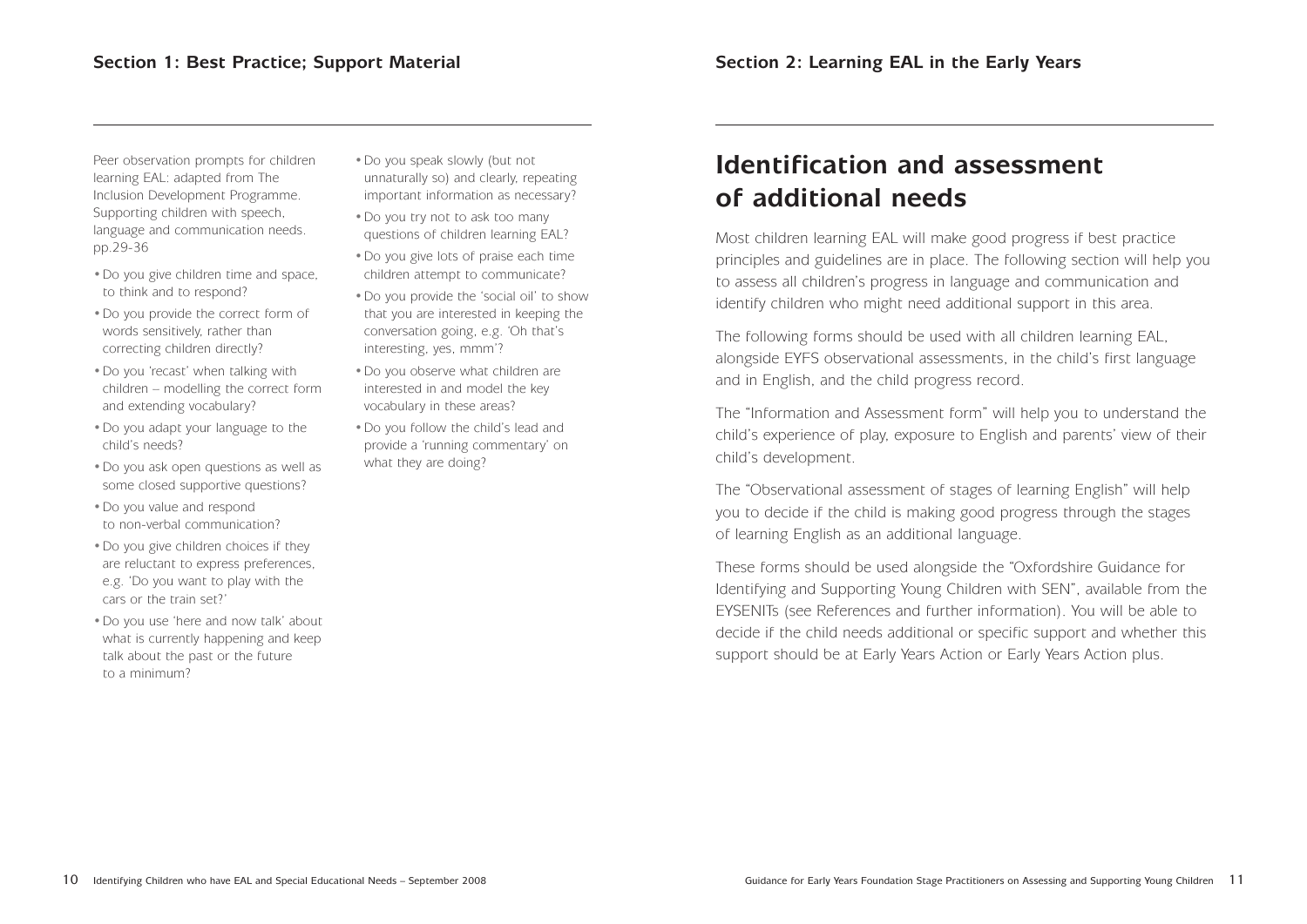### **Section 2: Learning EAL in the Early Years**

Information and Assessment for Children who have English as an Additional Language

### **Section 2** EAL/LDD Identification and Assessment Flow Chart

|                 |           | M/F |
|-----------------|-----------|-----|
| form completed: |           |     |
|                 |           |     |
|                 |           |     |
|                 |           |     |
|                 |           |     |
|                 |           |     |
|                 |           |     |
|                 |           |     |
| ily name:       |           |     |
| ily name:       |           |     |
| School:         |           |     |
| School:         |           |     |
| School:         |           |     |
|                 |           |     |
| l:              | Language: |     |
| l:              | Language: |     |
| er to child:    |           |     |
| er to child:    |           |     |
| ngs to child:   |           |     |
|                 |           |     |
| al date in UK:  |           |     |
|                 |           |     |
|                 |           |     |

| <b>Child</b><br>Given name:                  |     |                        |                      |           | M/F |
|----------------------------------------------|-----|------------------------|----------------------|-----------|-----|
| Family name:                                 |     |                        |                      |           |     |
| Date of Birth:                               |     |                        | Date form completed: |           |     |
|                                              |     |                        |                      |           |     |
| Name of pre-school setting:                  |     |                        |                      |           |     |
| Date child started attending:                |     |                        |                      |           |     |
| Name of contact person:                      |     |                        |                      |           |     |
| Address:                                     |     |                        |                      |           |     |
| Telephone Number:                            |     |                        |                      |           |     |
| Child's keyperson:                           |     |                        |                      |           |     |
|                                              |     |                        |                      |           |     |
| <b>Family Information</b>                    |     |                        |                      |           |     |
| Mother<br>Given name:                        |     |                        | Family name:         |           |     |
|                                              |     |                        |                      |           |     |
| Father<br>Given name:                        |     |                        | Family name:         |           |     |
| Siblings                                     |     |                        |                      |           |     |
| Name:                                        | M/F | $D.O.B$ :              | School:              |           |     |
| Name:                                        | M/F | $D.O.B$ :              | School:              |           |     |
| Name:                                        |     | $M/F$ D.O.B:           | School:              |           |     |
| Other important family members               |     |                        |                      |           |     |
| Name:                                        |     | Relationship to child: |                      | Language: |     |
| Name:                                        |     | Relationship to child: |                      | Language: |     |
| Languages spoken at home                     |     |                        |                      |           |     |
| mother to child:                             |     |                        | father to child:     |           |     |
| mother to father:                            |     |                        | father to child:     |           |     |
| child to mother & father:                    |     |                        | siblings to child:   |           |     |
| Does anyone at home have any spoken English? |     |                        |                      |           |     |
| Country of origin:                           |     |                        | Arrival date in UK:  |           |     |
| Are the family refugee or asylum seekers?    |     |                        |                      |           |     |
| Any other useful information:                |     |                        |                      |           |     |

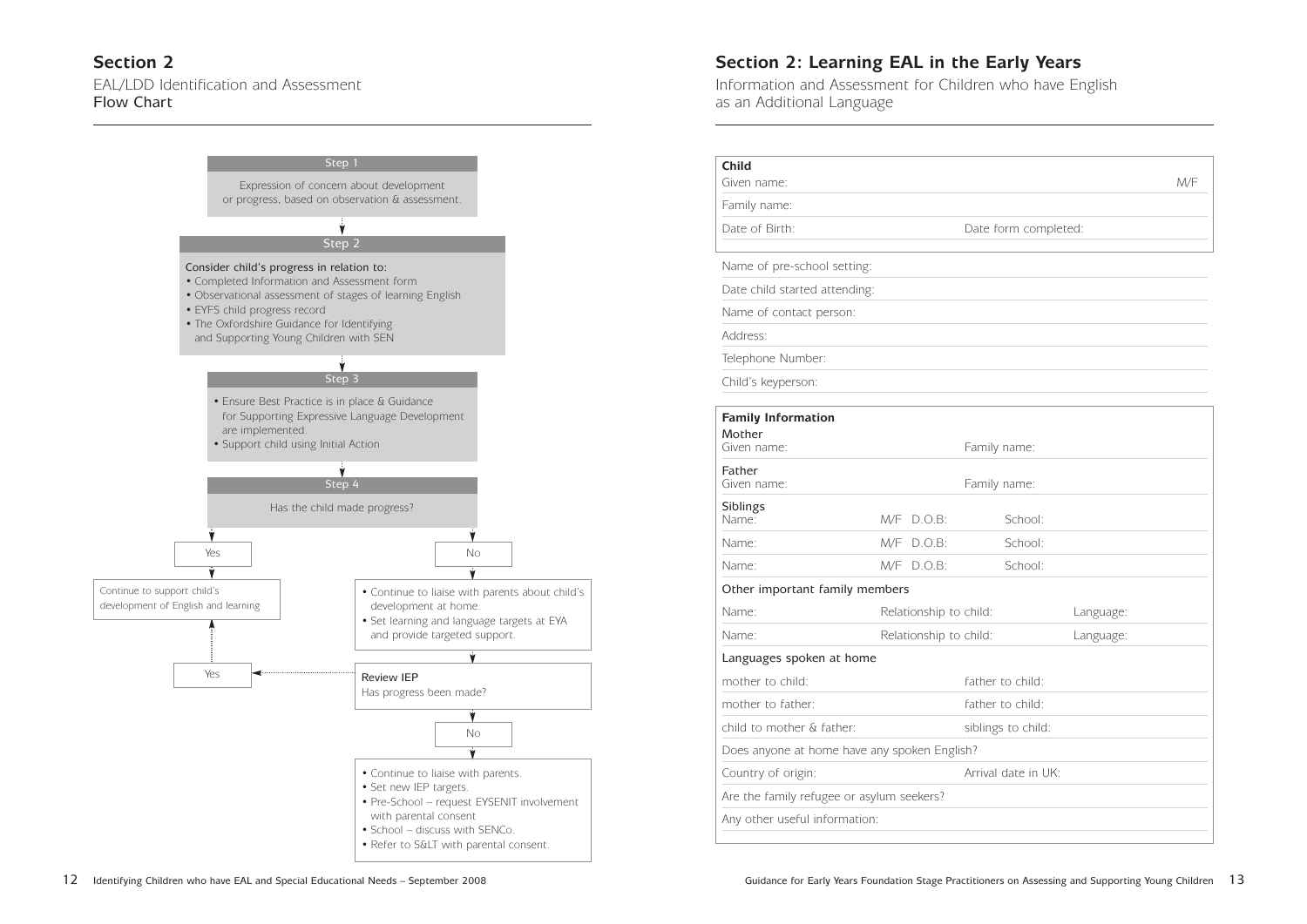

| Information from parents/carers<br>Child's strengths and interests; experiences of play outside pre-school; language skills and<br>social interactions at home; preferred play activities; attention and listening at home etc.                                                                                      | Evaluation of child's progress<br>Strengths: |
|----------------------------------------------------------------------------------------------------------------------------------------------------------------------------------------------------------------------------------------------------------------------------------------------------------------------|----------------------------------------------|
|                                                                                                                                                                                                                                                                                                                      | Concerns:                                    |
| Any parental concerns<br>Hearing etc; can parent understand the child in home language? Can others understand<br>the child? Can the child follow instructions?                                                                                                                                                       |                                              |
|                                                                                                                                                                                                                                                                                                                      | Action plan:                                 |
| Encourage parents that it is important to continue using the home language at home. If parent is concerned<br>about the Child's development of first language, then refer to Speech and Language Therapist<br>Information from pre-school setting<br>Observations; information from EYFS; stage of learning English. |                                              |
|                                                                                                                                                                                                                                                                                                                      | Review Date:                                 |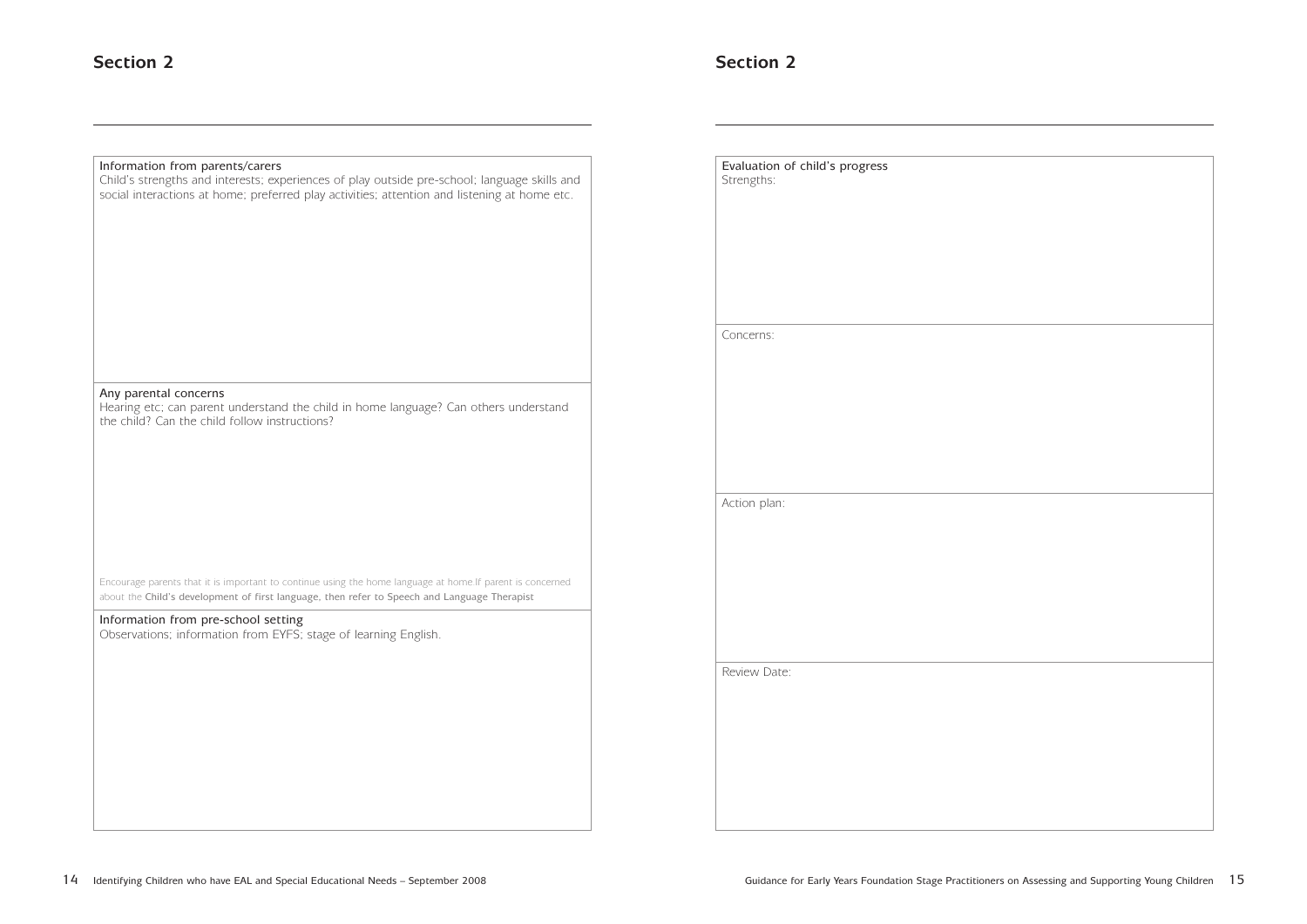### **Section 2: Learning EAL in the Early Years Section 2 Section 2**

Observational Assessment of Stages of Learning English

|                                              | Speaking, Listening and Understanding                                                                                                                                                                                                                                                                                                                                                                                                                                                                                                                                                                            | Entry<br>$+1$ mth | $+3$ mths | $+6$ mths |
|----------------------------------------------|------------------------------------------------------------------------------------------------------------------------------------------------------------------------------------------------------------------------------------------------------------------------------------------------------------------------------------------------------------------------------------------------------------------------------------------------------------------------------------------------------------------------------------------------------------------------------------------------------------------|-------------------|-----------|-----------|
|                                              | • Pronunciation can generally<br>be understood<br>• Can name a range of common objects<br>in the home/school environment                                                                                                                                                                                                                                                                                                                                                                                                                                                                                         |                   |           |           |
| Stage four<br>Threshold                      | • Can speak about matters of immediate<br>interest in familiar settings, using 4-5<br>word sentences<br>· Can convey meaning through talk<br>and gesture<br>• Can answer simple questions about self<br>and objects around<br>· Uses some personal pronouns correctly<br>eg he/she/l<br>• Can extend what they say with support<br>• Increasingly confident in taking part<br>in activities with other children<br>through English<br>• Listens attentively during whole class<br>teaching time (see EYFS 40-60m)<br>· Uses some common prepositions<br>correctly eg in, under, on, next to,<br>behind, in front |                   |           |           |
| <b>Stage Five</b><br>Becoming<br>more fluent | • Uses basic sentences with a widening<br>range of vocabulary and some correct<br>grammar eg articles(a, the) plurals,<br>possessive adjectives (her, his)<br>• Able to follow and understand what<br>others say in a group discussion<br>• Can speak confidently to individual,<br>friends and small groups about things<br>that are of interest<br>• Can ask questions to clarify understanding<br>• Can describe an event/personal experience<br>using simple sentences                                                                                                                                       |                   |           |           |
| <b>Stage Six</b><br>Secure                   | • Can tell a familiar story in simple language<br>and in correct sequence to a small group<br>• Is beginning to use appropriate tenses<br>in speaking<br>• Use of connectives such as "when"<br>or "because" to express relationships<br>between ideas and sequences of events<br>• Can make verbal inferences<br>• Uses language to solve problems aloud<br>• Can explain why something happened<br>or might have happened<br>• Can justify predictions and decisions                                                                                                                                           |                   |           |           |

Adapted from: 'Assessment Schedule' from OCC Advisory service for Ethnic Minority Achievement 2000

| Name:           | D.O.B: | Year group:                |  |
|-----------------|--------|----------------------------|--|
| First language: |        | Exposure to English since: |  |

Fill this in to observe, assess and track progress for all children with English as an Additional Language. Complete the assessment about a month after entry to your setting and repeat about every 3 months. Use the following score system to rate communication behaviours:

1) rarely

sometimes 2

3) consistent

|                                                           | Speaking, Listening and Understanding                                                                                                                                                                                                                                                                                                                                                                                                                                          | Entry<br>$+1$ mth | $+3$ mths | $+6$ mths |
|-----------------------------------------------------------|--------------------------------------------------------------------------------------------------------------------------------------------------------------------------------------------------------------------------------------------------------------------------------------------------------------------------------------------------------------------------------------------------------------------------------------------------------------------------------|-------------------|-----------|-----------|
| Stage one<br>New to English                               | • Makes contact with another child<br>in the class<br>· Joins in with other children<br>but may not speak<br>· Uses non verbal gestures to indicate<br>meaning - particularly needs,<br>likes or dislikes<br>. Watches carefully what other children<br>are doing and often imitates them<br>. May talk in first language to other<br>children who share it, or in play                                                                                                        |                   |           |           |
| Stage two<br>Becoming familiar<br>with English            | • Listens attentively for short periods<br>of time (see EYFS 30-50m)<br>· Uses non verbal gestures to respond<br>to greetings/questions about self<br>· Joins in repeating language in a story<br>or rhyme (see EYFS 30-50m)<br>• Echoes words and phrases of other<br>children and adults, particularly used<br>in social interaction<br>• Shows confidence in speaking<br>in first or other language<br>• Able to express self in English,<br>using one or more common words |                   |           |           |
| Stage three<br>Becoming more<br>confident<br>with English | • Understands simple conversational English<br>• Understands more words than can express<br>• Listens and responds to classroom<br>instructions and explanations where there<br>are non-verbal cues and illustrations<br>(see EYFS 30-50m)<br>· Copies talk that has been modelled<br>and begins to use short phrases<br>· Spoken language shows English word order                                                                                                            |                   |           |           |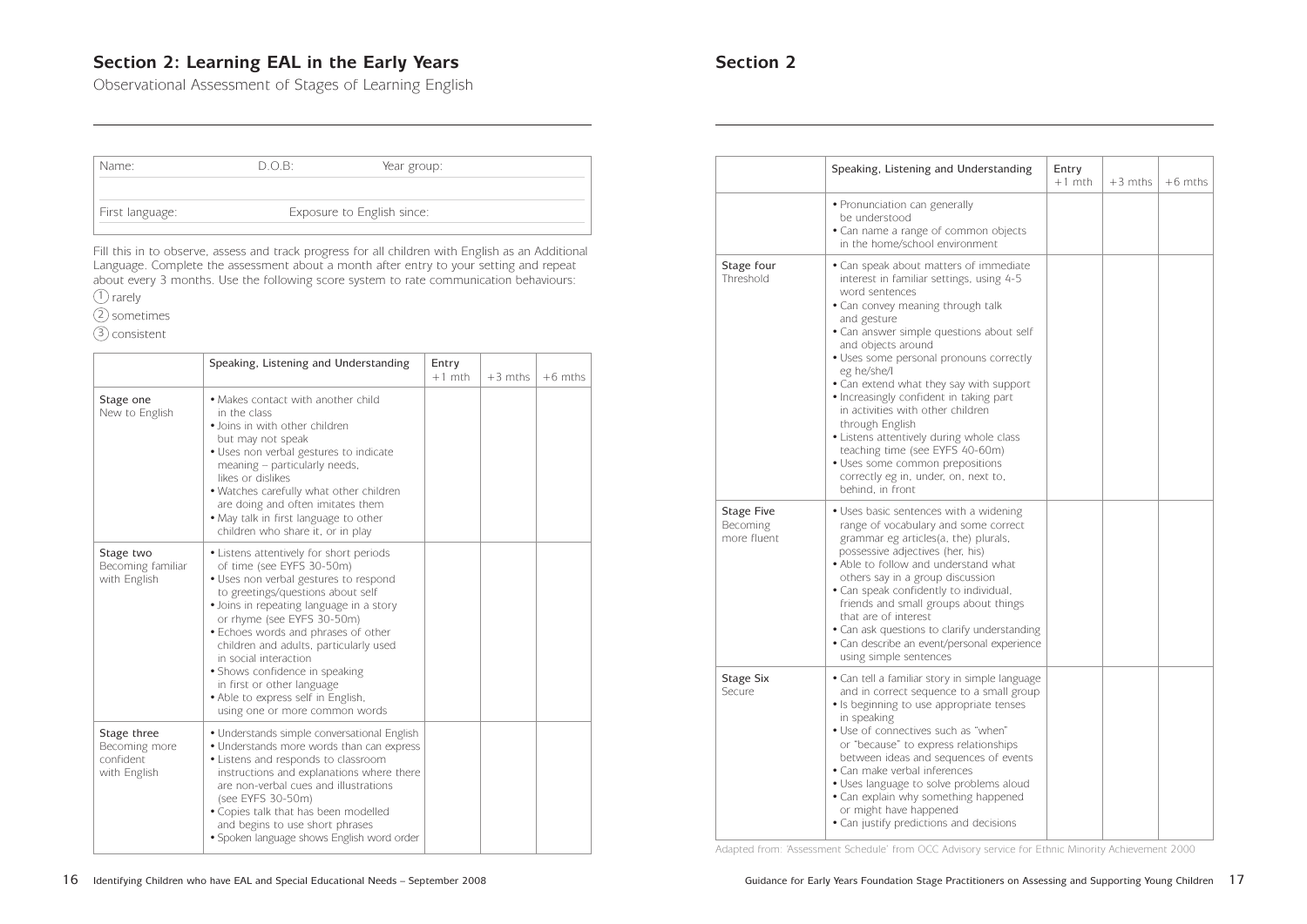### **Section 3 Learning EAL in the Early Years**

Child Observation

### **Support Materials**

| Name of child: |  |  |
|----------------|--|--|
|                |  |  |

Name of observer:

Time of observation from: to: to:

Context e.g. where? Alone or in a group? Child-iniated or adult-led?

|             | Speaking, Listening and Understanding                                                                                                                                                                                                                                                                                                                                                                                                                                                              | Observational notes |
|-------------|----------------------------------------------------------------------------------------------------------------------------------------------------------------------------------------------------------------------------------------------------------------------------------------------------------------------------------------------------------------------------------------------------------------------------------------------------------------------------------------------------|---------------------|
| Stage one   | • Makes contact with another child<br>in the class<br>· Joins in with other children but may<br>not speak<br>• Uses non verbal gestures to indicate<br>meaning – particularly needs,<br>likes or dislikes<br>• Watches carefully what other children<br>are doing and often imitates them<br>• May talk in first language to other<br>children who share it, or in play                                                                                                                            |                     |
| Stage two   | • Listens attentively for short periods<br>of time (see EYFS 30-50m)<br>· Uses non verbal gestures to respond<br>to greetings/questions about self<br>• Joins in repeating language in a story<br>or rhyme (see EYFS 30-50m)<br>• Echoes words and phrases of other<br>children and adults, particularly used<br>in social interaction<br>• Shows confidence in speaking in first<br>or other language<br>• Able to express self in English,<br>using one or more common words                     |                     |
| Stage three | • Understands simple conversational English<br>• Understands more words than can express<br>• Listens and responds to classroom<br>instructions and explanations where<br>there are non-verbal cues and illustrations<br>(see EYFS 30-50m)<br>• Copies talk that has been modelled<br>and begins to use short phrases<br>· Spoken language shows English<br>word order<br>· Pronunciation can generally<br>be understood<br>• Can name a range of common objects<br>in the home/school environment |                     |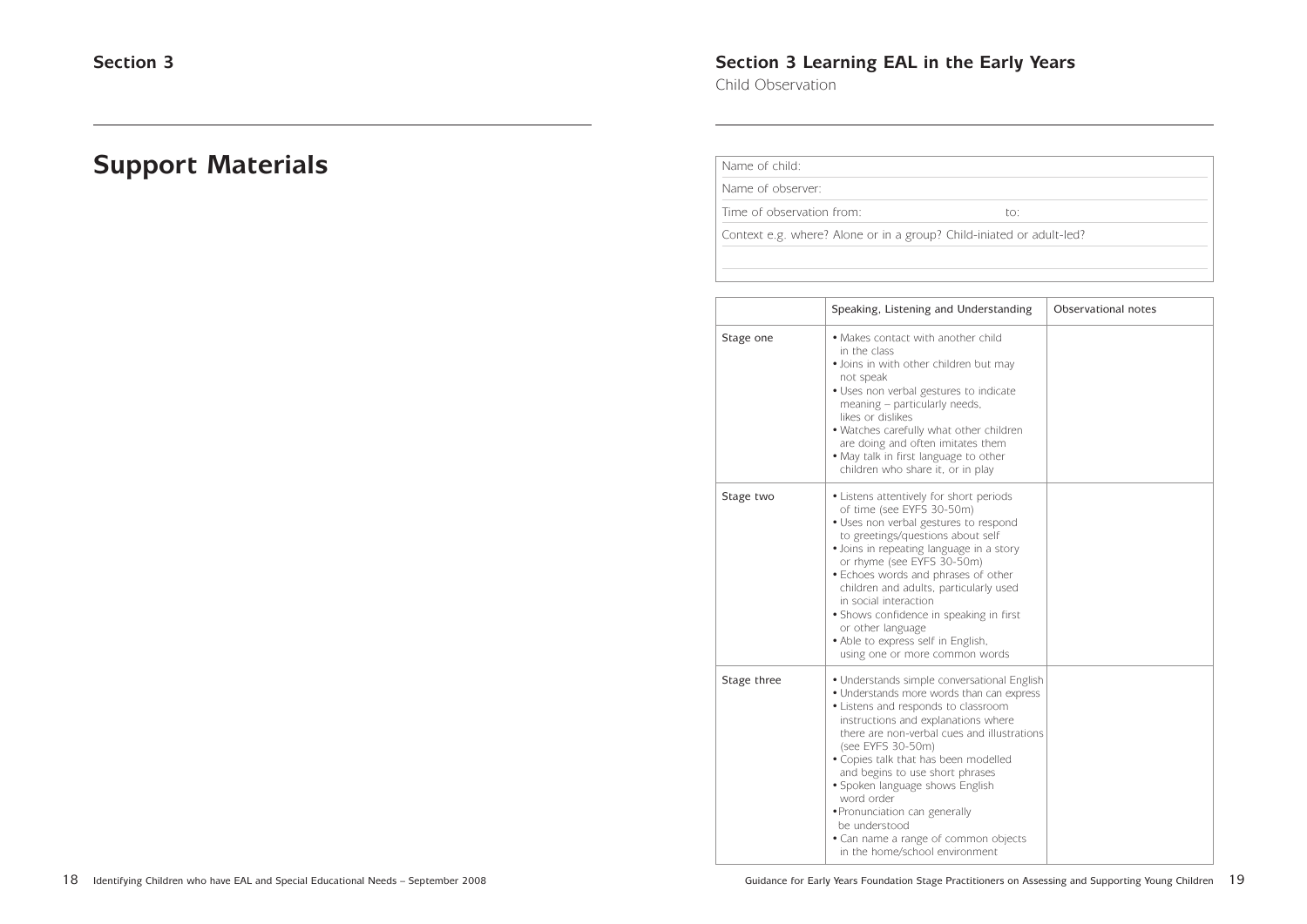### **Section 3 Learning EAL in the Early Years**

Child Observation

20 Identifying Children who have EAL and Special Educational Needs – September 2008

|                   | Speaking, Listening and Understanding                                                                                                                                                                                                                                                                                                                                                                                                                                                                                                                                                                              | Observational notes |
|-------------------|--------------------------------------------------------------------------------------------------------------------------------------------------------------------------------------------------------------------------------------------------------------------------------------------------------------------------------------------------------------------------------------------------------------------------------------------------------------------------------------------------------------------------------------------------------------------------------------------------------------------|---------------------|
| Stage four        | • Can speak about matters of immediate<br>interest in familiar settings,<br>using 4-5 word sentences<br>• Can convey meaning through talk<br>and gesture<br>• Can answer simple questions about<br>self and objects around<br>• Uses some personal pronouns correctly<br>e.g. he/she/l<br>• Can extend what they say with support<br>• Increasingly confident in taking part<br>in activities with other children<br>through English<br>• Listens attentively during whole class<br>teaching time (see EYFS 40-60m)<br>• Uses some common prepositions<br>correctly eg in, under, on, next to,<br>behind, in front |                     |
| <b>Stage Five</b> | • Uses basic sentences with a widening<br>range of vocabulary and some correct<br>grammar eg articles(a, the) plurals,<br>possessive adjectives (her, his)<br>• Able to follow and understand what<br>others say in a group discussion<br>• Can speak confidently to individual,<br>friends and small groups about things<br>that are of interest<br>• Can ask questions to clarify understanding<br>· Can describe an event/personal experience<br>using simple sentences                                                                                                                                         |                     |
| <b>Stage Six</b>  | • Can tell a familiar story in simple language<br>and in correct sequence to a small group<br>• Is beginning to use appropriate tenses<br>in speaking<br>• Use of connectives such as "when"<br>or "because" to express relationships<br>between ideas and sequences of events<br>• Can make verbal inferences<br>• Uses language to solve problems aloud<br>• Can explain why something happened<br>or might have happened<br>• Can justify predictions and decisions                                                                                                                                             |                     |
| What next?        |                                                                                                                                                                                                                                                                                                                                                                                                                                                                                                                                                                                                                    |                     |

# Development Guidelines for Supporting Expressive Language Development Supporting Expressive Language Early Years **Learning EAL in the Early Years** in the EAL Learning Guidelines for

### stages **At all stages**  $\overline{\overline{6}}$  $\overline{\mathbf{A}}$ t

- talking  $\bullet$  it is important to model language, while playing alongside a child. Use **descriptive commentary** – talking about what you or the child is doing. Modelling language and using descriptive commentary should about what you or the child is doing. Modelling language and using descriptive commentary should should be direct questioning make up about 80% of your interactions, and no more than 20% should be direct questioning • it is important to model language, while playing alongside a child. Use descriptive commentary no more than 20% of your interactions, and 80% up about make
- allow time for children to formulate responses allow time for children to formulate responses •

Expectations to respond with repeated words Expectations to respond with repeated words and/or counting and/or counting

Structuring of programme to encourage child<br>to child interaction Structuring of programme to encourage child to child interaction ග

Provide activities which reinforce language Provide activities which reinforce language practice through role play practice through role play  $\circled{2}$ 

Clarke, (1992 p.17-18 Clarke, (1992 p.17-18

**How can adults support**

How can adults support<br>and extend language?

**and extend language?**

| $\odot$ Continued talking even when children<br>do not respond | $\overline{\mathcal{C}}$ |
|----------------------------------------------------------------|--------------------------|
| 2) Persistent inclusion in small groups                        | (ထ                       |
| with other children                                            | ္                        |
| 3) Use of varied questions                                     |                          |
| $\overline{4}$ Inclusion of other children as the focus        |                          |
| in the conversation                                            |                          |
| (5) Use of the first language                                  |                          |
| 6 Acceptance of non-verbal responses                           |                          |
|                                                                |                          |

Praising of minimal effort Praising of minimal effort  $\bigodot$  $\infty$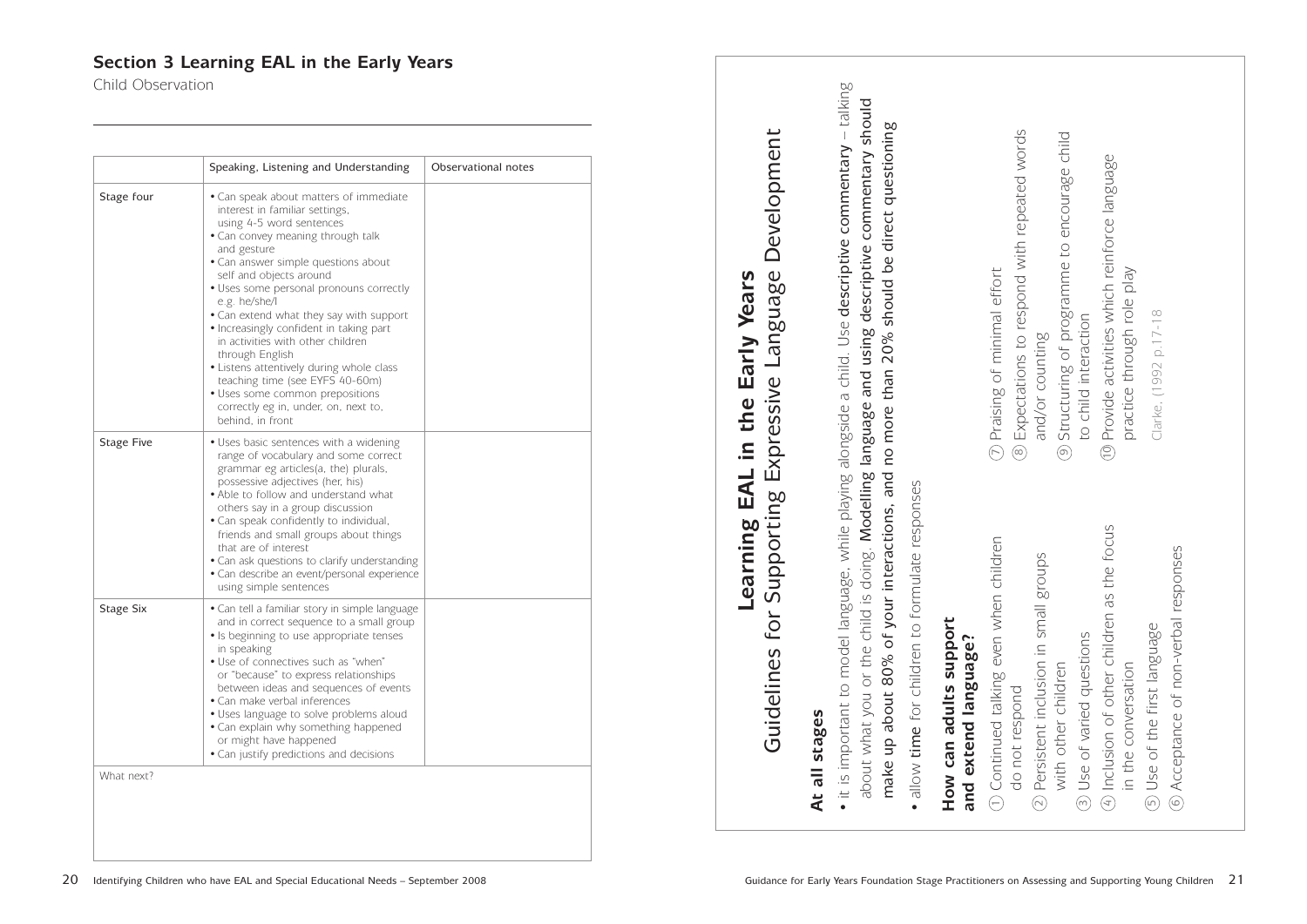|                                                | Speaking, Listening and Understanding                                                                                                                                                                                                                                                                                                                         | Language used<br>by the child                        | Examples of what<br>you might hear                                  | What support can the adult give?                                                                                                                                                                                                                                                                                                                                                |
|------------------------------------------------|---------------------------------------------------------------------------------------------------------------------------------------------------------------------------------------------------------------------------------------------------------------------------------------------------------------------------------------------------------------|------------------------------------------------------|---------------------------------------------------------------------|---------------------------------------------------------------------------------------------------------------------------------------------------------------------------------------------------------------------------------------------------------------------------------------------------------------------------------------------------------------------------------|
| New to English<br>Stage one                    | . Watches carefully what other children<br>· Uses non verbal gestures to indicate<br>· Joins in with other children but may<br>are doing and often imitates them<br>. May talk in first language to other<br>• Makes contact with another child<br>$meaning -$ particularly needs,<br>children who share it<br>likes or dislikes<br>in the class<br>not speak | Greetings and simple<br>social conventions<br>Yes/No | Raza was looking for<br>a missing piece of                          | has just happened. "You're doing a puzzle."<br>Talk about routines, what is happening or<br>timetables, and props to support stories.<br>Use visual prompts such as visual<br>Model simple sentence structure<br>Use descriptive commentary<br>in routines and activities:<br>Come and sit down.<br>It's snack time now.                                                        |
| Becoming familiar<br>with English<br>Stage two | • Listens attentively for short periods of time<br>· Uses non verbal gestures to respond<br>(see EYFS 30-50m)                                                                                                                                                                                                                                                 | Naming single objects                                | "Butterflies?"<br>a puzzle                                          | Name the pictures on the puzzle in<br>i<br>descriptive commentary:<br>,<br>"Butterfly, balls, cats                                                                                                                                                                                                                                                                              |
|                                                | · Joins in repeating language in a story<br>to greetings/questions about self<br>or rhyme (see EYFS 30-50m)                                                                                                                                                                                                                                                   | Naming something<br>or actions that can<br>be seen   | Rafiq gestured when<br>he wanted an adult                           | to child's gestures. "Shall I do your zip up?"<br>Model gestures and actions and respond                                                                                                                                                                                                                                                                                        |
|                                                | children and adults, particularly used<br>· Echoes words and phrases of other<br>in social interaction                                                                                                                                                                                                                                                        | past using visual clues<br>seen in immediate         | to do up his zip<br>"Please?"                                       | language. "Now you can go in the garden!"<br>Respond and extend - add to the child's                                                                                                                                                                                                                                                                                            |
|                                                | first<br>using one or more common words<br>· Shows confidence in speaking in<br>• Able to express self in English,<br>or other language                                                                                                                                                                                                                       |                                                      | Hajra pointing, when<br>offered a choice of<br>$cups - "That one,"$ | questions in context, that can be responded<br>Few questions at these stages: ask simple<br>show what you are referring to. "Do you<br>to with gestures or single words. Offer<br>forced alternatives and use gestures to<br>What? e.g. What is Goldilocks eating?<br>Where's? e.g. Where's Mummy Bear?<br>want the red cup or the blue cup?"<br>Who? e.g. Who broke the chair? |

| What support can the adult give?      | respond/copy, emphasising the key word<br>Simplify the language so the child can<br>and modelling sentence structure                                                         | "Holly's got one candle, and Hamsa's got<br>4 candles!"                                                                                                                                | "One two butterfiles. Where's the<br>number 2?"                                                                       |                                        | Model the sentence structure and extend<br>"Your bear has got furry arms."<br>the vocabulary (descriptive)                                            | "Thomas is stuck in the snow!"                                                                                                                                                                                                    | Reading a story: What is Goldilocks doing?<br>Which is Daddy Bear's chair?<br>Some questions requiring a verbal answer<br>Cooking: What did we put in our cakes?<br>Snack time: Where's the red cup?<br>Who are you going to play with?<br>or gestures that show child's<br>Who? What? Where?<br>comprehension: |
|---------------------------------------|------------------------------------------------------------------------------------------------------------------------------------------------------------------------------|----------------------------------------------------------------------------------------------------------------------------------------------------------------------------------------|-----------------------------------------------------------------------------------------------------------------------|----------------------------------------|-------------------------------------------------------------------------------------------------------------------------------------------------------|-----------------------------------------------------------------------------------------------------------------------------------------------------------------------------------------------------------------------------------|-----------------------------------------------------------------------------------------------------------------------------------------------------------------------------------------------------------------------------------------------------------------------------------------------------------------|
| Examples of what<br>you might hear    |                                                                                                                                                                              | Hamsa was making<br>"You one, not four,<br>you one."<br>playdough cakes<br>with candles -                                                                                              | puzzle - "Where this<br>go? Raza, where's<br>Safah was doing a                                                        | numbers?"                              | question: "Has your<br>Hamsa replied to a<br>bear got arms?"-<br>"Yeh, he's got,"                                                                     | Ikram was looking<br>Funny, funny this.<br>at a book alone<br>funny Thomas!"<br>"This Thomas!<br>Funny, funny,                                                                                                                    |                                                                                                                                                                                                                                                                                                                 |
| Language used<br>by the child         | Naming objects and<br>adding a simple<br>description                                                                                                                         | different/describing<br>and things that are<br>that are the same<br>Describing things<br>pictures                                                                                      | Recalling simple<br>information                                                                                       | Talking about                          | Talking about where<br>number, possession<br>and feelings<br>things are                                                                               | simple actions<br>Expressing                                                                                                                                                                                                      |                                                                                                                                                                                                                                                                                                                 |
| Speaking, Listening and Understanding | · Understands more words than can express<br>instructions and explanations where there<br>· Understands simple conversational English<br>• Listens and responds to classroom | • Copies talk that has been modelled and<br>are non-verbal cues and illustrations<br>· Spoken language shows English<br>begins to use short phrases<br>(see EYFS 30-50m)<br>word order | · Pronunciation can generally be understood<br>· Can name a range of common objects<br>in the home/school environment | · Can speak about matters of immediate | interest in familiar settings, using 4-5<br>· Can answer simple questions about<br>• Can convey meaning through talk<br>word sentences<br>and gesture | . Can extend what they say with support<br>· Uses some personal pronouns correctly<br>· Increasingly confident in taking part<br>in activities with other children<br>self and objects around<br>through English<br>e.g. he/she/I | e.g. in, under, on, next to, behind, in front<br>· Uses some common prepositions correctly<br>· Listens attentively during whole class<br>teaching time (see EYFS 40-60m)                                                                                                                                       |
|                                       | Becoming more<br>Stage three<br>with English<br>confident                                                                                                                    |                                                                                                                                                                                        |                                                                                                                       | Stage four                             | Threshold                                                                                                                                             |                                                                                                                                                                                                                                   |                                                                                                                                                                                                                                                                                                                 |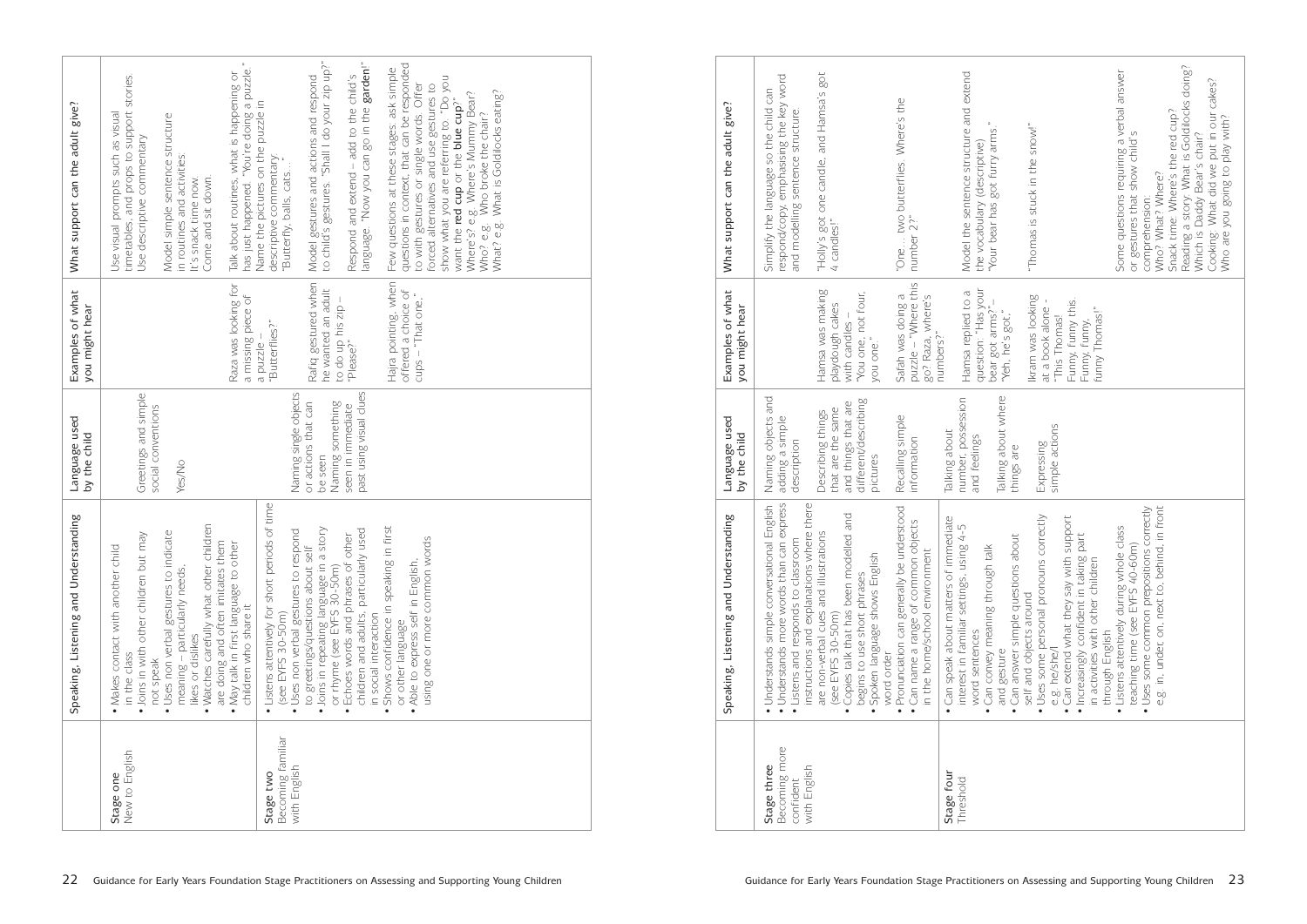| What support can the adult give?      | trying to express, and giving time for the<br>Can you find some things that are yellow<br>Listening to understand what the child is<br>Genuine conversations and discussion<br>child to express complex thinking.<br>What did daddy bear do next?<br>How did you come to school?<br>about what the child is doing.<br>Which car will go the fastest?<br>and put them in this box?<br>Questions such as:                                                                                  |
|---------------------------------------|------------------------------------------------------------------------------------------------------------------------------------------------------------------------------------------------------------------------------------------------------------------------------------------------------------------------------------------------------------------------------------------------------------------------------------------------------------------------------------------|
| Examples of what<br>you might hear    | activity.- "Look, don't<br>just looking you. Can<br>we come in please?"<br>Vincenzo to a friend<br>too much, you can't<br>eat all of that."<br>in a guided drawing<br>Sammy - "We were<br>draw look what<br>$Sannny - "There's$<br>$\ddot{\phantom{0}}$<br>you do.                                                                                                                                                                                                                       |
| Language used<br>by the child         | Talking about things,<br>Sequencing pictures<br>stories and events<br>significant events<br>in a logical order<br>past and future.<br>Following a set<br>or recent and<br>Giving simple<br>Talking about<br>events in the<br>of directions.<br>explanations.<br>directions or<br>and retelling<br>in context:<br>Predicting                                                                                                                                                              |
| Speaking, Listening and Understanding | Can ask questions to clarify understanding<br>range of vocabulary and some correct<br>friends and small groups about things<br>· Uses basic sentences with a widening<br>grammar e.g. articles (a the), plurals,<br>. Able to follow and understand what<br>• Can speak confidently to individual,<br>experience using simple sentences<br>others say in a group discussion<br>• Can describe an event/personal<br>possessive adjectives (his, her)<br>that are of interest<br>$\bullet$ |
|                                       | more fluent<br>Stage five<br>Becoming                                                                                                                                                                                                                                                                                                                                                                                                                                                    |

|                     | Speaking, Listening and Understanding                                                                                                            | Language used<br>by the child                                | Examples of what<br>you might hear                                                                                                                                                | What support can the adult give?                                                                                                                                                                                                                                                                                  |
|---------------------|--------------------------------------------------------------------------------------------------------------------------------------------------|--------------------------------------------------------------|-----------------------------------------------------------------------------------------------------------------------------------------------------------------------------------|-------------------------------------------------------------------------------------------------------------------------------------------------------------------------------------------------------------------------------------------------------------------------------------------------------------------|
| Stage six<br>Secure | · Can tell a familiar story in simple language<br>and in correct sequence to a small group<br>· Is beginning to use appropriate tenses           | Talking about things<br>Justify predictions<br>in abstract:  |                                                                                                                                                                                   | child is trying to express. Give time for the<br>Listen carefully to understand what the<br>child to express complex thinking.                                                                                                                                                                                    |
|                     | because to express relationships between<br>$\overleftarrow{\bigcirc}$<br>• Use of connectives such as when<br>in speaking                       | elements of a story<br>Sequence events/<br>Justify decisions |                                                                                                                                                                                   | Genuine conversations and discussion<br>about what the child is doing.                                                                                                                                                                                                                                            |
|                     | · Uses language to solve problems aloud<br>• Can explain why something happened<br>ideas and sequences of events<br>· Can make verbal inferences | something happened<br>or why it might have<br>Explain why    |                                                                                                                                                                                   | recall/retell/early reasoning/use imagination<br>Talk about objects you can't see/touch,                                                                                                                                                                                                                          |
|                     | . Can justify predictions and decisions<br>or might have happened                                                                                | Make inferences<br>Solve problems<br>happened                | give me an umbrella,<br>I have, I have had it."<br>$Claudia - "Christmas$                                                                                                         | Did Father Christmas give you an umbrella?<br>That's good, so you won't get wet<br>if it's raining!"                                                                                                                                                                                                              |
|                     |                                                                                                                                                  |                                                              | story - "Everyone<br>Hamsa, writing a                                                                                                                                             | "I wonder what it's like in a balloon up<br>in the sky?"                                                                                                                                                                                                                                                          |
|                     |                                                                                                                                                  |                                                              | children they're the<br>teacher. They go play<br>up there, they come<br>big balloon, they go<br>home. Every night<br>park. They sit in a<br>down, they come<br>they go to sleep." | to him if he eats all that fruit? Will he have<br>and conditional tenses). "What will happen<br>a tummy ache, like the Hungry Caterpillar?"<br>questions 'Why ?' 'What if.?' (with future<br>Why was Baby Bear upset? Where shall<br>we put the seeds to help them grow?<br>Develop reasoning skills further. Use |
|                     |                                                                                                                                                  |                                                              |                                                                                                                                                                                   | How do you think Goldilocks felt when<br>Why shouldn't Goldilocks have gone<br>she saw Daddy Bear?<br>to the bears' house?                                                                                                                                                                                        |
|                     |                                                                                                                                                  |                                                              |                                                                                                                                                                                   |                                                                                                                                                                                                                                                                                                                   |